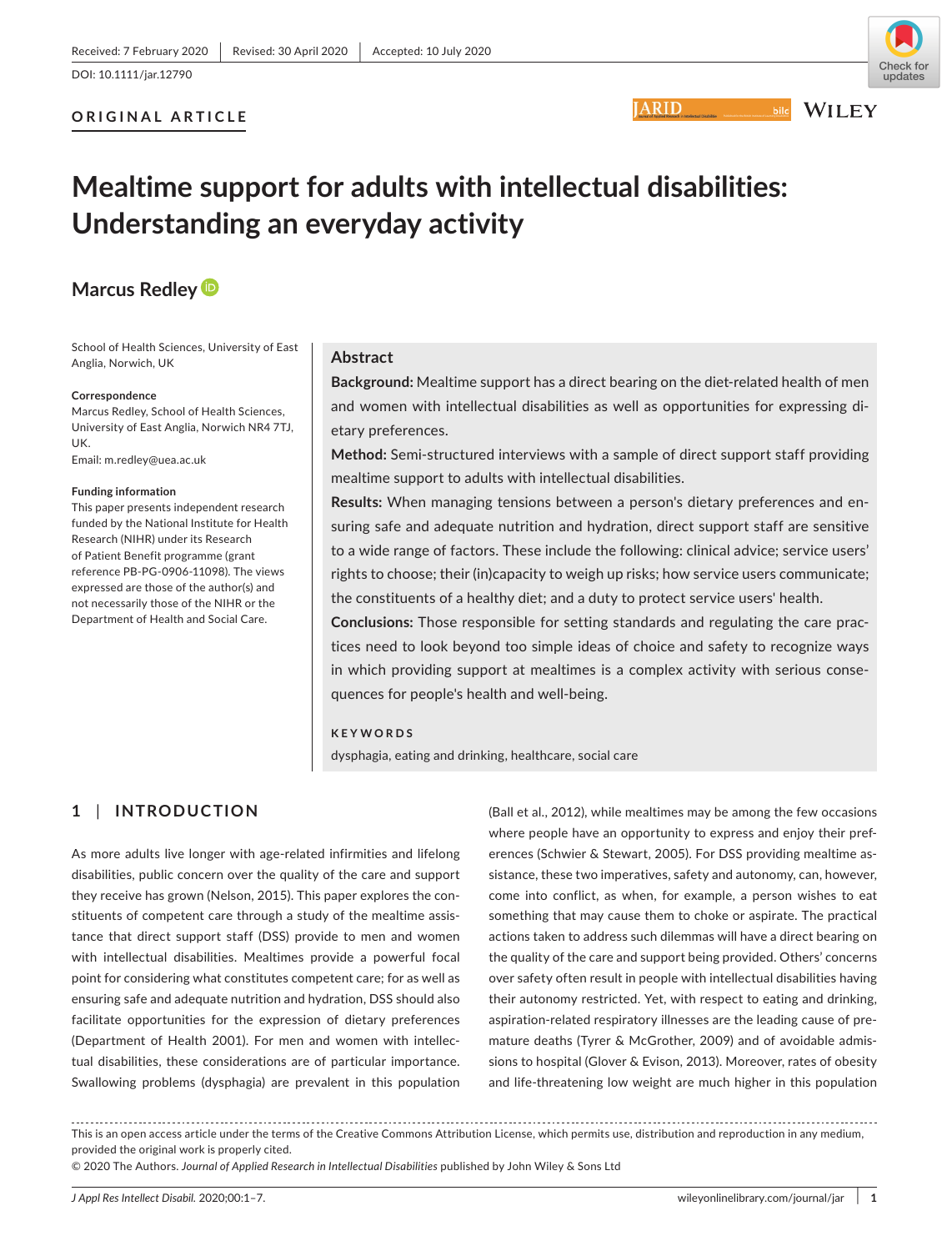**2 WILEY-HARID** 

than in the general population (Emerson, Baines, Allerton, & Welch, 2010). It would seem, therefore, that in this population, where many people receive support with eating and drinking, something could be going awry. Examining the details of mealtime assistance may, therefore, present a fruitful avenue for reflecting on the quality of the care and support provided by DSS, as well as for considering how to reduce the incidence of diet-related ill-health in this population.

Although focused on England, the research reported and discussed here is likely to have relevance in all countries and jurisdictions where adults with intellectual disabilities receive support from DSS.

#### **2** | **BACKGROUND**

In the United Kingdom, some 15% of adults known to specialist intellectual disability services receive mealtime assistance for a range of difficulties, including swallowing problems, known as dysphagia; the absence of independent feeding skills; and behavioural/psychological problems (Ball et al., 2012). Interventions to address these difficulties are usually under the direction of a speech and language therapist (SLT) (Marriott & Turner, 2013), but it is DSS who typically have day-to-day responsibility for implementing any interventions. Potential interventions include (a) managing the pace at which meals are eaten by prompting the chewing of food to minimize the risks of choking or aspiration; (b) avoiding certain foods or modifying their consistency, again, to minimize the risk of choking or aspiration; (c) ensuring people adopt a posture that maximizes the effectiveness of their swallow; (d) adapting the mealtime environment to aid concentration; and (e) providing adapted cutlery and crockery so that, where possible, people can feed themselves (Marriott & Turner, 2013). Research suggests that while DSS are following guidelines concerning modifications to the consistency of food and fluids (by blending and adding thickeners), they struggle with the more intimate and fine-grained interventions, like prompting people to chew their food and eat it more slowly (Chadwick, Jolliffe, Goldbart, & Burton, 2006). There are concerns that adults who live in community residential services are not eating nutritionally balanced diets (Hamzaid, O'Connor, & Flood, 2020; Robertson et al., 2000) and that a significant proportion of their energy consumption comes from snacks consumed between meals (Adolfsson, Sydner, Fjellstrom, & Andersson, 2008). Moreover, research suggests that nutritional knowledge among DSS is poor (Hamzaid, Flood, Prvan, & O'Connor, 2018). Despite an association between the incidence of obesity and practices to respect people's dietary preferences (de Winter, Bastiaanse, Hilgenkamp, Evenhuis, & Echteld, 2012), ensuring that people can choose what they eat is presented as an essential standard for residential services in the UK (CQC, 2010). Moreover, controlling or restricting the diets of adults with intellectual disabilities is seen as infantilizing them (Davies, 2007). In this context, the quality of the mealtime assistance provided by DSS will have a direct bearing on both the diet-related health of men and women with intellectual disabilities (Adolfsson, Fjellström, Lewin, & Mattsson

Sydner, 2012; Ptomey, Goetz, Lee, Donnelly, & Sullivan, 2013) and their well-being (Schwier & Stewart, 2005).

#### **3** | **METHOD**

To examine the mealtime assistance provided by DSS and to begin to consider how to assess the quality of this assistance, a sample of DSS working in the East of England (the county of Cambridgeshire and the parliamentary constituency of North East Essex) were recruited. This area is diverse, comprising variations in affluence and deprivation as well as urban and rural settings. There are an estimated 174 providers in community residential services in this region, for a total population of 5,383 persons known to specialist services, of whom 142 took part in an exploratory, prospective cohort study of adults identified as needing assistance with eating and drinking (Perez et al., 2017). DSS were eligible for inclusion if they had provided mealtime support to an adult with an intellectual disability who had taken part in an earlier study to estimate the extent and nature of such support (Ball et al., 2012). Using a consent process approved by the National Research Ethics Service ([www.hra.nhs.uk](http://www.hra.nhs.uk)), opportunity sampling, dividing contacts evenly between the county of Cambridgeshire and the parliamentary constituency of North East Essex, led to the recruitment of 19 DSS (14 females) working in 18 different community residential services. No claims can be made about the representativeness of this sample with respect to sex or experiences, in relation to the wider population of DSS. The topic guide for the semi-structured interviews explored the practicalities of ensuring safe and adequate nutrition and hydration while also respecting a person's dietary preferences. More specifically, prompts were used to ask respondents to describe the assistance a particular individual needed; the risks of not providing that assistance; whether that assistance affected the person's enjoyment of their food; and what opportunities the person had to choose their own food. The interviews were conducted in the residential services where the DSS worked, lasted between 40 and 80 minutes and were audio-recorded. These recordings were transcribed verbatim. An initial thematic coding (Braun & Clarke, 2006) of these data using *NVivo* revealed 36 separate incidents (across 19 interviews), in which DSS described responding to tensions between a service user's dietary preferences and interventions designed to safeguard their health. These incidents fell into three broad themes that, not surprisingly, reflect the areas of interest reported in the research literature. Namely, concerns over aspiration and choking (Glover & Evison, 2013; Tyrer & McGrother, 2009), undernutrition (Emerson et al., 2010) and dietary choices thought likely to cause an unhealthy gain in weight (Adolfsson, et al., 2012). From these 36 incidents, six excerpts have been chosen for detailed examination, two examples from each of the three accounts of concerns. $^1$  This choice is necessarily idiosyn-

<sup>&</sup>lt;sup>1</sup>Three instances of persons with behavioural/psychological problems that disrupted orderly eating and drinking were reported, but these have been excluded from the analysis presented because they did not involve a tension between protecting a person's health and honouring their wishes.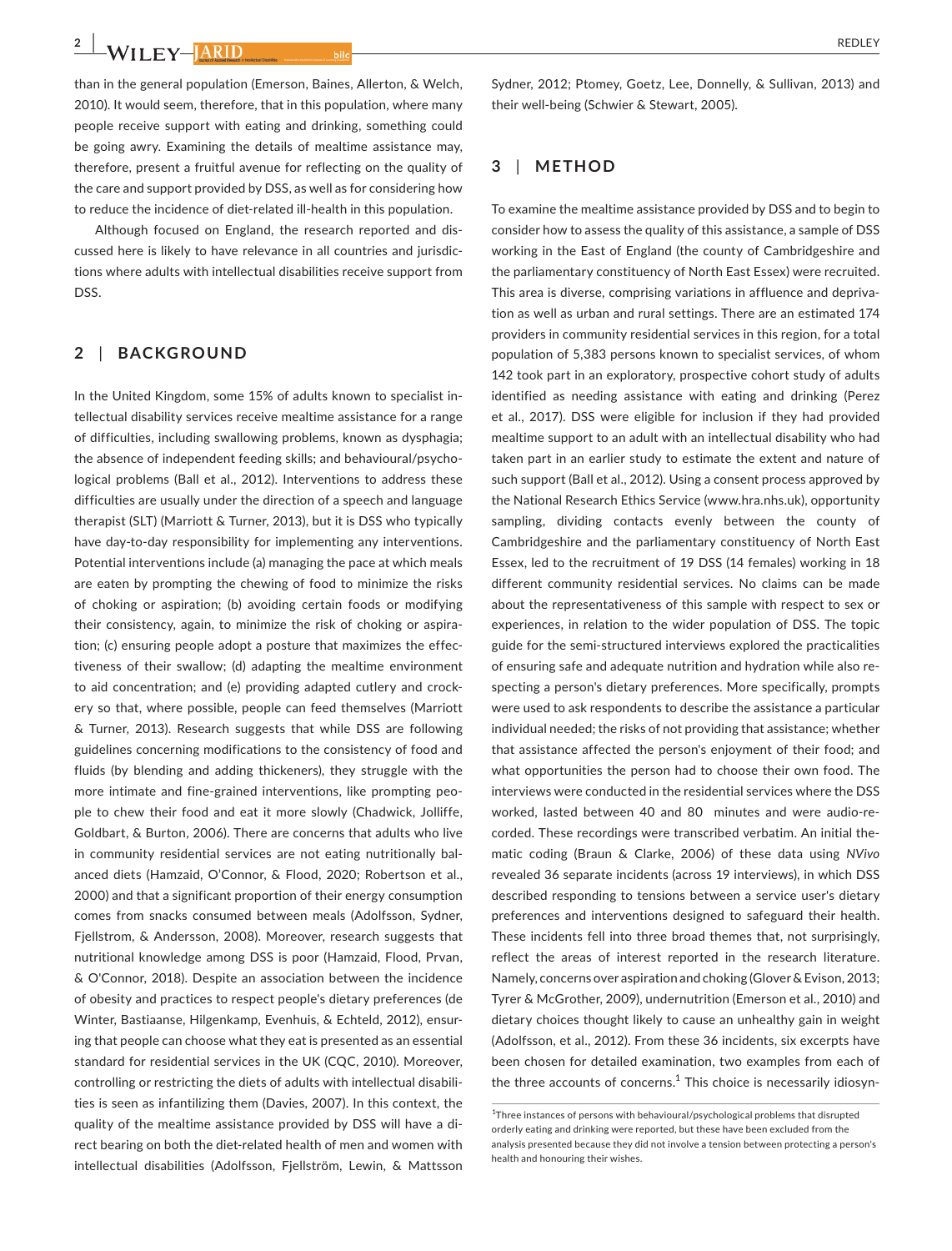**ARID** 

# $\frac{1}{\sqrt{2}}$  bild  $\frac{1}{\sqrt{2}}$  WILEY  $\frac{1}{\sqrt{2}}$

cratic but was based on a judgement about the chosen excerpts being "fuller" than others, in the sense that the DSS concerned describe, even if succinctly, not only their actions but also their thinking behind those actions. Consequently, the analysis presented below is not comprehensive in terms of detailing all predictable events; rather, it serves to demonstrate some of the ways in which DSS are approaching tensions between promoting safety and autonomy at mealtimes.

That said, there are long-standing concerns over the use of interview data as a reliable means for accessing a respondent's actions and associated thoughts (Cicourel, 1964). This is because what is reported in research interviews is rooted in the contingencies of an interaction between interviewer and interviewee (Mishler, 1991). One way to address this is to see spoken utterances as *actions*, in which speakers pursue particular strategic purposes (Potter, 1996). So, while interview data do not offer a window onto past events and thoughts, it can tell us something about how these DSS are defining "good practice," assuming, that is, that these respondents used the interviews as an opportunity to project an image of themselves as "competent" support workers (Silverman, 2001). It is this rhetorically constructed image of care practices that is used to explore and consider the constituents of good care.

Each excerpt is introduced with a description of the speaker: employment status (support worker, senior support worker or house manager) and the total number of years spent supporting people with intellectual disabilities. In addition, where a specific service user is discussed, a brief description of that person is included: age; severity of intellectual disability (mild, moderate or severe); and level of communication (verbal; limited communication; no communication). Pseudonyms are used throughout.

#### **4** | **FINDINGS**

The six chosen data excerpts are presented under the three headings identified above: risks of choking and aspiration; undernutrition through refusals to eat; and unhealthy choices.

#### **4.1** | **Risks of choking and aspiration**

Mandy, with 2 years' experience of support work, reports that Mr Graham Davies "loves his toast" notwithstanding the risk of choking. Hearing about this risk prompts the interviewer to enquire about the difficulties of denying him something he loves (see Box 1, Excerpt 1). Mandy responds by describing what she styles as a "compromise." The advice from the SLT is formulated as discretionary ("try") rather than categorical ("don't"); the sense of loss resulting from not eating toast is graded as comparable to being denied chocolate; and Mr Davies' right to eat what he likes is asserted, even while acknowledging that he "often chokes." Mandy's account combines respecting service user choice with a responsibility to protect Mr Davies from harm, although it is debatable whether her "compromise" would win

### **Box 1 Risks of Choking and Aspiration** Excerpt 1:

Mandy: Yeah, they [the SLT] didn't say, 'You can't give him toast.' They said 'Try and avoid these types of foods'. So what we've done, rather than avoiding them we've compromised, whereas we've cut the toast up smaller … we feel that Graham's able to eat with… he has a member of staff with him while he has his breakfast so he has support there rather than him not having the toast at all. It's like saying to you: 'You're not allowed chocolate any more' <Laughter> […] Graham's got a right to have toast because he likes toast. So even though he knows that he often chokes on it he still has a right to have it. [56 years old; mild learning disability; verbal communication]

#### Excerpt 2:

Rosa: So in the last few months I've been to certain meetings [with the SLT] with Sally to gauge her level of mental capacity, because if it's concluded that she has the capacity to weigh-up the potential risks [of not thickening her drinks] and how she feels about *Thick And Easy*, and she still decides she doesn't want it, then it's her choice; if she has the capacity to choose. [38 years old; moderate learning disability; verbal communication]

widespread approval, given that Mr Davies is reportedly choking on his toast. Excerpt 2 (see Box 1) concerns Rosa, a senior support worker with 4 years' experience, who has also received advice from a SLT. Yet, despite repeated objections from Ms Sally Jones, Rosa and her colleagues, in compliance with the advice they have received, are thickening her drinks. Ms Jones' objections go unheeded because of uncertainty over her capacity to make an informed choice (see Box 1, Excerpt 2). Rosa explains that despite Ms Jones' objections, her drinks are thickened because of ongoing uncertainties over her "capacity to weigh-up the potential risks." If it is determined that Ms Jones has capacity, "and she still decides she doesn't want it [thickener added to her drinks], then it's her choice." Rosa's account while honouring the right of service users to make their own decisions constructs that right as conditional upon having the capacity to weigh up the potential risks. And until the issue of Ms Jones' capacity is finally resolved, staff continue to override her wishes and so act to protect her from potential harm. Rosa's account is broadly in line with the *Mental Capacity Act 2005 (England & Wales)*, which asserts the legal autonomy of people with mental disabilities to make their own decisions if they are judged to have capacity. Where her account contravenes the *Act* is in the decision to override Ms Jones' objections prior to determining her capacity: the first principle of the *Act* is that capacity be assumed unless it is established otherwise.

Excerpts 1 and 2 differ with respect to the actions that Mandy and Rosa take following advice from a SLT. Mandy's "compromise" ensures that Mr Davies continues to have the toast he purportedly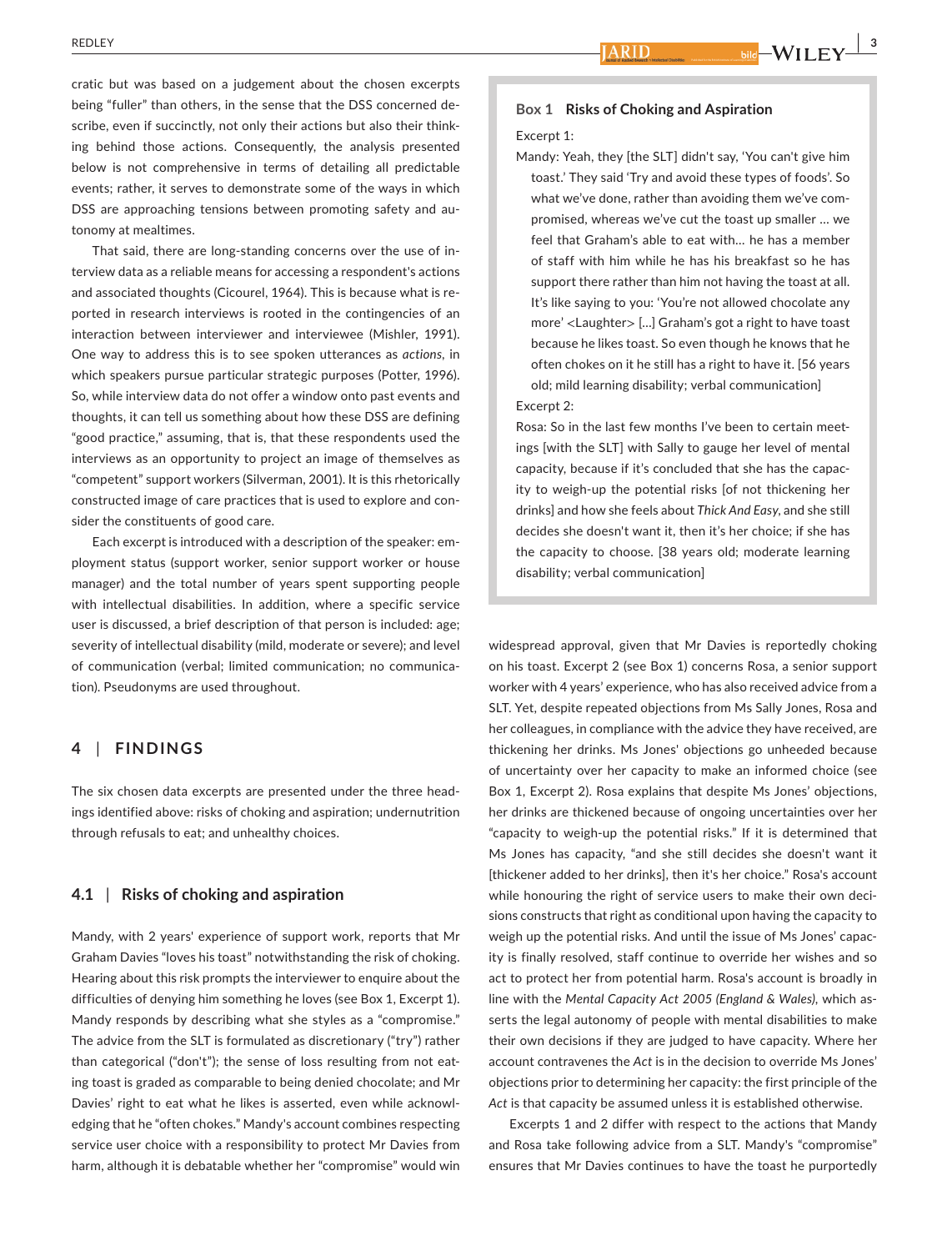**4** | **WILEY- ARID** 

loves, albeit cut up into smaller pieces and with the attendant risk that he might choke. In contrast, Rosa follows the advice of the SLT and thickens Ms Jones' drinks. Rosa justifies the decision to override Ms Jones' objections by referencing uncertainties over her capacity. Respecting Ms Jones' wishes given the risks this might entail depends on establishing her capacity to make an autonomous decision. Until her capacity is established, however, Ms Jones' wishes are being overlooked. Where Excerpts 1 and 2 are similar is that both Mandy and Rosa invoke a service user's right to make their own choices and their own responsibility to protect that service user from potential harm.

#### **4.2** | **Refusals to eat and the risk of undernutrition**

In Excerpt 3 (see Box 2), Martha, who has 4 years' experience of care work, explains that Mr Eric Preston either has his food chopped up or blended. This observation prompts the interviewer to ask whether he has a choice over this (see Box 2, Excerpt 3). Martha equates Mr Preston's refusals to eat as both a choice and a request: a request for the same food blended or to go straight to a pudding without a savoury main course. Although this formulation is congruent with the value placed on service user choice, it is a little cryptic as to precisely how repeated refusals to eat can be seen as Mr Preston *choosing* to "go straight to the pudding," other than, *post eventum,* when he eats the pudding. In Excerpt 4 (Box 2), Julie, with a year's DSS experience, reports that Mr Shaw has a habit of pushing his food away (see Box 2, Excerpt 3). Julie characterizes supporting Mr Shaw as "playing these games". Games in which she repeatedly presents and re-presents his food in different configurations "until you find the one that's appropriate for that day", and Mr Shaw eats. The idea of "playing" stands in stark contrast to the interviewer's suggestion that Mr Shaw is "manipulating you." Faced with food refusal, and the possibility of undernutrition, Excerpts 3 and 4 show rather different formulations of the problem. Martha characterizes these refusals as expressions of "choice," which rhetorically aligns the assistance she provides with disability policy, whereas Julie describes them as "games". While not an explicit policy goal, game playing does at least soundfriendly and interactive. In both cases, the practical upshot is that Mr Preston and Mr Shaw are eating, although Mr Preston's diet may not be particularly healthy if he regularly eats only puddings. Noticeably absent from these accounts, however, is any indication that Martha or Julie sought to substantiate their interpretations of these "refusals" , by entering the life worlds of two men with little spoken communication.

#### **4.3** | **Unhealthy choices**

In Excerpt 5 (see Box 3), Debbie, a senior support work with over 6 years of experience, has just been asked what it is like to say "no" when Ms Lee asks for foods likely to undermine efforts to reduce her weight (see Box 3, Excerpt 5). Debbie describes how, in order to

#### **Box 2 Refusals to Eat and the Risk of Undernutrition**

#### Excerpt 3.

Martha: The choice comes into it if he refuses it and wants it blended. That's his choice to have it blended. You've offered it to him in the normal form, chopped up, you know you've offered it to him like that – how me and you would eat it – he's refused it; you then blend it. That's his choice to have it blended. Sometimes he'll refuse that completely because he doesn't want the savoury, and we'll go straight to the pudding. Because sometimes he chooses not to eat his main meal that's his choice as far as we see it. [38 years old; profound learning disability; no spoken communication]

Excerpt 4.

- Julie: And the games we play. [pause] Let's put it this way, if we took the plate away, as often as he tries to get us to, he'd weigh about three stone. Wouldn't he [addressing a colleague]. But then, it's so strange, because he's been playing these games, and then the whole meal will go.
- Inter: So, you really think it's kind of… that he's manipulating you.
- Julie: Oh definitely, yeah definitely because like sometimes he can't even look at the plate, can he [turning to the same colleague]. Sometimes you can get away with having the plate on the corner of the table and putting the spoon on the table and he'll eat it. And other times you've gotta hold it behind him so he can't see the plate at all. Or sometimes the plate can be in front of him and he'll just… You'll have to load the spoon up and then he'll pick the spoon up off the plate. So, you have to go through all the different games until you find the one that's appropriate for that day. [87 years old; moderate learning disability; limited communication]

avoid offering a choice and then "having to say"no" to those kinds of things [unhealthy foods]," she and colleagues offer Ms Lee a choice between several preselected meals. Debbie styles this an "informed choice." Although contrary to how this term is usually understood, it is Debbie and her co-workers, not Ms Lee, who are appraised of the risks and benefits of choosing some foods over others. Excerpt 6 (see Box 3), the final excerpt, also concerns the possibility that a service user might choose unhealthy foods. Daniel, with 5 years of DSS experience, asserts that Mr Jonathon Bruce has a liking for takeaway meals. This prompts the interviewer to ask about the possibility of Mr Bruce wanting to eat takeaways every day: "Would he be able to do that [pause] I mean where does the choice stop" (see Box 3, Excerpt 6). Responding to a question about possible limits to service user choice, Daniel cites a "duty of care" and then turns to Mr Bruce. Involving him in the discussion, Daniel seeks Mr Bruce's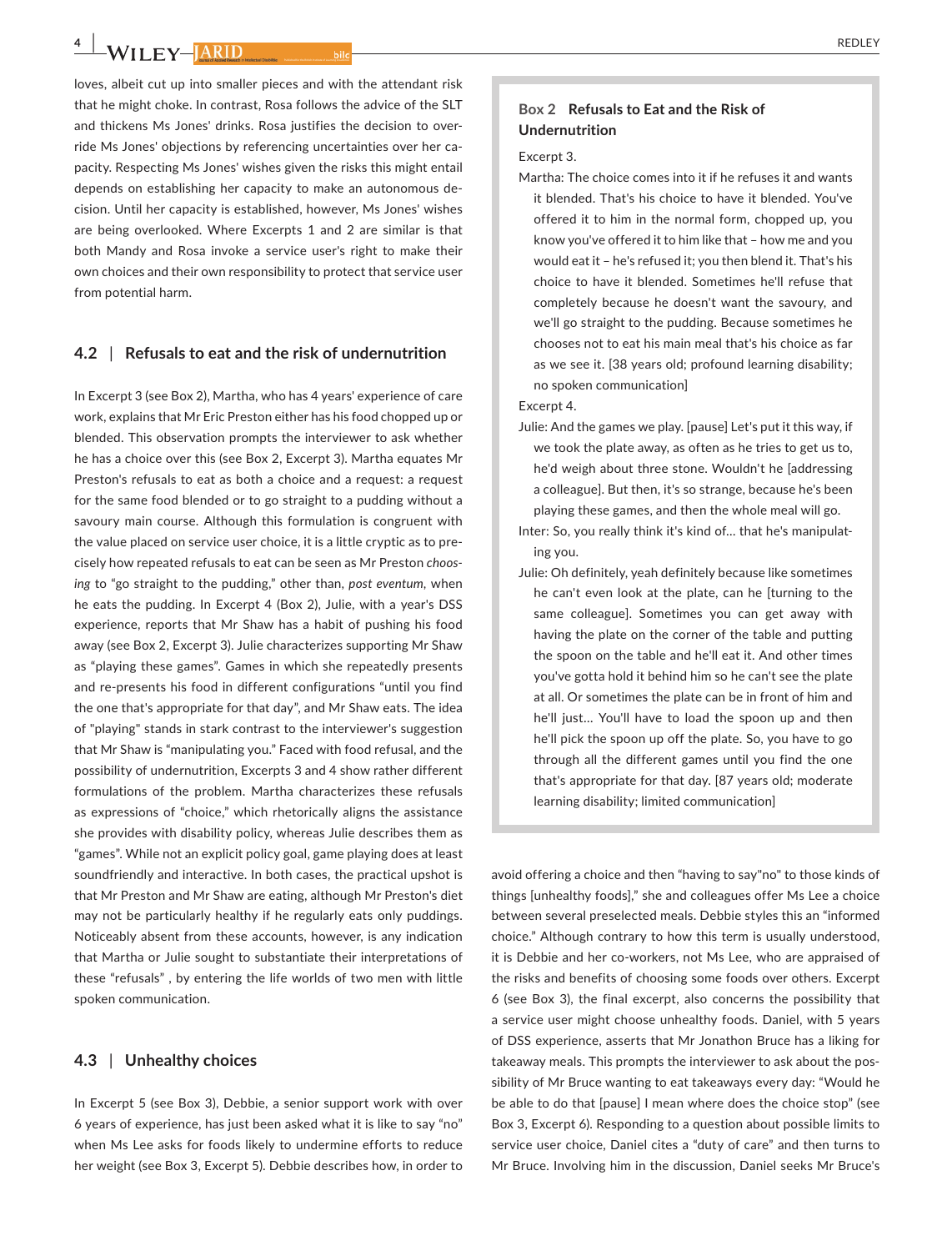**ARID** 

#### **Box 3 Unhealthy Choices**

#### Excerpt 5:

Debbie: It is quite hard because, again, you know, we want to offer as much choice and independence as we can without having to say 'no' to those kinds of things [unhealthy foods]. What we tend to do now is give her a choice of maybe two or three things that she can eat. So quite often the service users all sort of choose their own meals in the evenings now. So anyway, there'll often be three or four different types of food being cooked and we will often ask her "Do you want sausage and mash or maybe the chicken casserole or the chicken curry" and she'll choose that way. So, it's kind of to give her an informed choice. Rather than this huge choice of what she can have, rather than almost saying: "what do you want … Oh no you can't have that" [57 years old; severe learning disability and early onset dementia; limited spoken language].

#### Excerpt 6:

Daniel: It comes into duty of care as well though, doesn't it. Inter: Yeah, and that's an interesting one isn't it.

Daniel: Yeah. You're [turning to Mr Bruce] quite sensible in the fact that you would listen to what staff advised. And I think to be fair, Jonathon would get quite bored if he had Chinese and Indian every day, wouldn't you.

Mr Bruce: Yeah, I would.

Daniel: He likes it as a treat, as something to look forward to, but fortunately I think he's got the capacity to appreciate that that's not ideal every single day, and he likes too many other foods.

Inter: So, it's not a real problem.

- Daniel: No. I don't … I think we can safely say that would never be an issue, hey Jono.
- Mr Bruce: No. [37 years old; mild learning disability; verbal communication]

endorsement of his observations that he is "quite sensible in the fact that you would listen to what staff advised" and that he "would get quite bored if he had Chinese and Indian every day." Following Mr Bruce's validation of these observations, Daniel states that Mr Bruce sees takeaways as a "treat," that he has the capacity to "appreciate that that's not ideal [takeaway food] every single day", and that "he likes too many other foods." Showing that she understands the implications of Daniel's remarks, the interviewer says, "so, it's not a real problem [choosing to eat takeaways every day]." Daniel responds by again seeking Mr Bruce's endorsement, "I think we can safely say that would never be an issue, hey Jono," and receives the reply: "No." Although Daniel invokes a "duty of care," with the implication that he might have to place limits on what Mr Bruce can choose, he neither describes the attributes of that duty nor its practical application. Rather, he makes a number of observations as to why Mr Bruce is unlikely to choose to eat takeaways every day. In Excerpts 5 and 6, the respondents confront the possibility of service users making unhealthy dietary choices. For Debbie, this entails restricting Ms Lee to choosing from a range of preselected "healthy options." Daniel, by contrast, constructs an image of Mr Bruce as someone who is unlikely to make consistency unhealthy choices. So, while it is Daniel who cites a duty of care, he, unlike Debbie, does not appear to be exercising that duty.

What, more generally, can these six excerpts tell us about how DSS might be defining good practice with respect to mealtime support?

### **5** | **DISCUSSION**

These six excerpts, while certainly not exhaustive of the phenomenon, illustrate ways in which DSS understand competent care when a person's wishes and choices conflict with the imperative to provide safe and adequate nutrition and hydration. These excerpts are seen to focus on three specific risks: choking and aspiration; undernutrition; and unhealthy eating. The excerpts demonstrate DSS are invoking a range of contextual factors: advice from clinicians (Excerpts 1 and 2); the right of service users to choose (Excerpts 1, 2, 3, 5 and 6); a service user's preferences (Excerpts 1, 3 and 6); the loss a service user might experience if their wishes are not respected (Excerpts 1 and 5); the (in)capacity of a service user to weigh up potential risks (Excerpts 2 and 6); how a service user communicates choice (Excerpt 3); the importance of ensuring a service user eats (Excerpts 3 and 4); the constituents of a healthy diet (Excerpts 5 and 6); and a responsibility or duty to protect a service user's health (Excerpts 1, 2 and 6) that might involve respecting a person's autonomy (Excerpt 1) or overriding an expressed preference in order to ensure a person's safety (Excerpt 2). Some courses of action seem to promote safe and adequate nutrition and hydration over choice (Excerpts 2 and 5), while others seem potentially riskier (Excerpts 1 and 3); others to balance competing imperatives (Excerpts 1 and 6) or sidestep the issue of choice altogether (Excerpt 4). The excerpts also illustrate how providing mealtime assistance can encompass a wide range of activities, such as supervising a service user in case of choking (Excerpt 1); denying a person something they want (Excerpt 2); chopping up and blending food (Excerpt 3); repeatedly presenting and re-presenting a meal until it is eaten (Excerpt 4); preparing three or four different meals (Excerpt 5); and offering dietary advice (Excerpt 6). This variation in response, to when a person's wishes and choices conflict with the provision of safe and adequate nutrition and hydration,indicates there is no predetermined, or prescribed, response when managing tensions between protecting a person from harm and respecting their autonomy. As such, DSS are free to exercise a degree of creativity or imagination in how they understand and react to these situations.

This is evidenced by the "compromise," which allows Mr Davies to eat his favourite food despite the risks this entails (Excerpt 1); the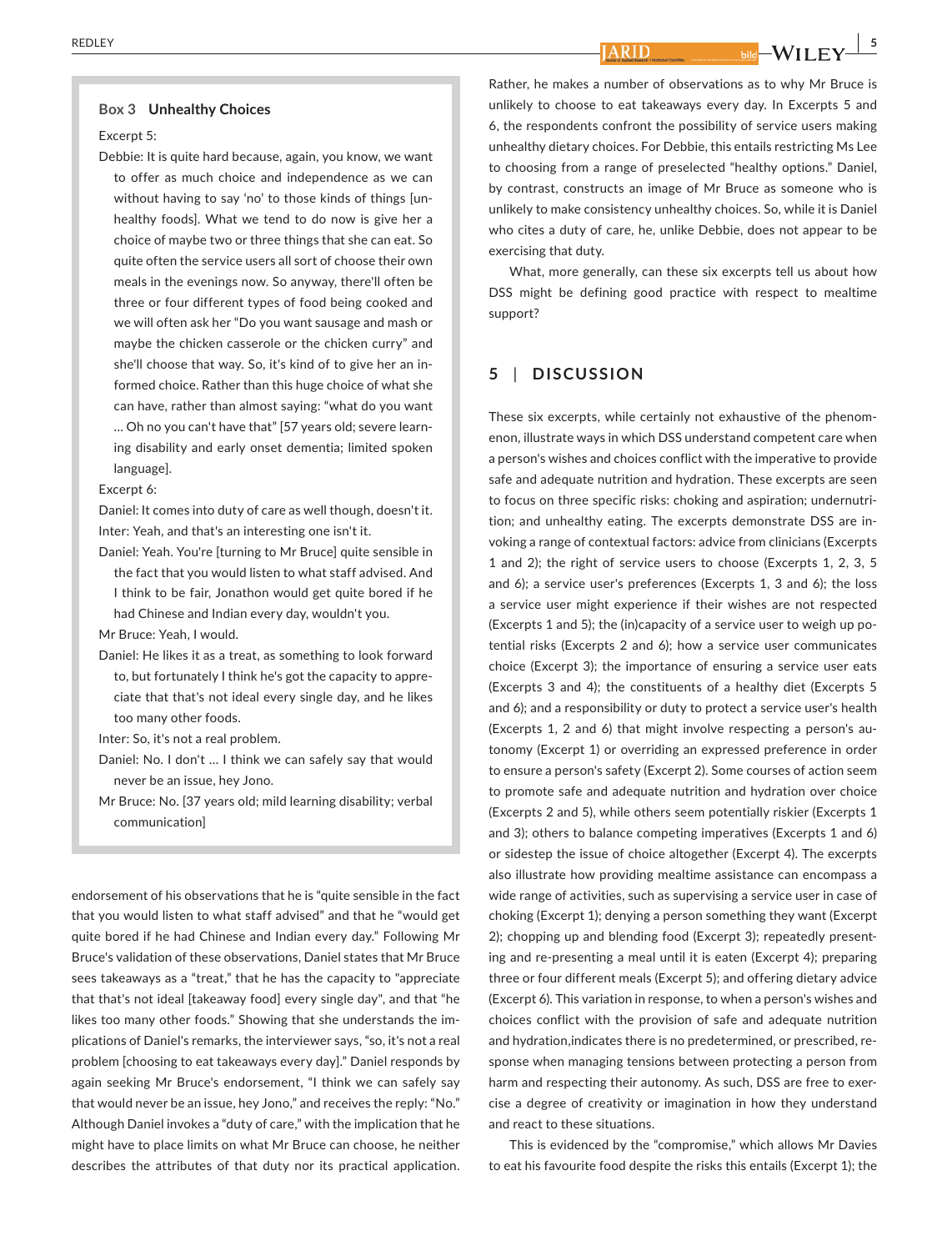# **6** | **WILEY** | **ARID**

"games" that are played in order to get Mr Shaw to eat (Excerpt 4); as well as the preselection of the foods so that Ms Lee can choose a healthy meal (Excerpt 5). What, however, should one make of Martha's claim that Mr Preston's refusals to eat mean that he is *choosing* to have his food blended or even to move straight on to a pudding (Excerpt 3)? When compared to Mandy's assertion of Mr Davies' right to choose (Excerpt 1), Debbie's account of wishing to ensure that Ms Lee can choose her food (Excerpt 5) and Daniel's description of Mr Bruce as someone who makes sensible choices (Excerpt 6), one can see the significance that DSS give to the idea of choice. It is also apparent, however, that there is considerable flexibility in how DSS operationalize that choice. These four accounts also reveal that the severity of a person's disability might be deployed by DSS in depicting how they manage tensions between a person's autonomy and any responsibility to protect service users from harm. Mr Preston (Excerpt 3) has no spoken communication and a profound disability, while Mr Bruce (Excerpt 6) has only a mild disability meaning that responding to advice and making an informed choice is a distinct possibility.

While these excerpts clearly signal an explicit commitment among DSS to the idea of service user choice, little was said anywhere in the entire body of data about specific instances, ideas or practices for supporting service users to actually make an informed choice. Daniel (Excerpt 6) is the only respondent who gave any indication that a service user might receive advice from DSS. Rather than providing support with decision making, DSS appeared, in some cases, to present themselves as promoting service user choice, while, at the same time, acting paternalistically to protect that person from any harmful consequences. Thus, while Mandy asserts Mr Davis' right to eat toast, she cuts it into small pieces and observes him as he eats without apparently consulting him (Excerpt 1). Similarly, Debbie, while allowing Ms Lee to choose what she eats, preselects the range of meals on offer to ensure that Ms Lee eats healthily (Excerpt 5); while Daniel's allusion to his duty of caresuggests that he would intervene should Mr Bruce wish to have takeaways at every meal (Excerpt 6). This practice of respecting and promoting service user choice while also acting paternalistically may, as Debbie suggests, avoid the "hard" work of offering a choice but then having to say, "Oh no you can't have that" (Excerpt 5).

What this discussion reveals is that competent mealtime support is not a binary distinction between respecting service users' wishes and ensuring safe and adequate nutrition and hydration. Rather, mealtime support is a complex responsibility, in which DSS are looking beyond choice and safety to find workable solutions to an everyday dilemma.

## **6** | **CONCLUSION**

SLTs, managers and supervisors in residential services, along with the bodies responsible for setting standards and regulating care practices, need to look beyond simple ideas of choice and safety. Mealtime support is a complex responsibility. DSS are engaged in finding workable to solutions to everyday dilemmas, a fact that

needs to be recognised in the development of models of care and, in the training received by DSS. Ideally, this training should address how best to enable the people being supported to develop their capabilities (Gawande, 2014), and how responsibility for any risk might be shared (Mol, 2006). For then, and perhaps only then, can services begin to address the incidence of diet-related ill-health among men and women (Tyrer & McGrother, 2009; Glover & Evison, 2013) while also furnishing men and woman with intellectual disability with opportunities for self-expression.

#### **ORCID**

*Marcus Redley* <https://orcid.org/0000-0001-8866-7990>

#### **REFERENCES**

- Adolfsson, P., Fjellström, C., Lewin, B., & Mattsson Sydner, Y. (2012). Foodwork among people with intellectual disabilities and dietary implications depending on staff involvement. *Scandinavian Journal of Disability Research*, *14*(1), 40–55. [https://doi.org/10.1080/15017](https://doi.org/10.1080/15017419.2010.507384) [419.2010.507384](https://doi.org/10.1080/15017419.2010.507384)
- Adolfsson, P., Sydner, C., Fjellstrom, B. L., & Andersson, A. (2008). Observed dietary intake in adults with intellectual disability in two different forms of household. *Journal of Intellectual Disability Research*, *52*, 753–853.
- Ball, S. L., Panter, S. G., Redley, M., Proctor, C. A., Byrne, K., Clare, I. C. H., & Holland, A. J. (2012). The extent and nature of need for mealtime support among adults with intellectual disabilities. *Journal of Intellectual Disability Research*, *56*(4), 382–401. [https://doi.](https://doi.org/10.1111/j.1365-2788.2011.01488.x) [org/10.1111/j.1365-2788.2011.01488.x](https://doi.org/10.1111/j.1365-2788.2011.01488.x)
- Braun, V., & Clarke, V. (2006). Using thematic analysis in psychology. *Qualitative Research in Psychology*, *3*(2), 77–101. [https://doi.](https://doi.org/10.1191/1478088706qp063oa) [org/10.1191/1478088706qp063oa](https://doi.org/10.1191/1478088706qp063oa)
- Chadwick, D. D., Jolliffe, J., Goldbart, J., & Burton, M. H. (2006). Barriers to caregiver compliance with eating and drinking recommendations for adults with intellectual disabilities and dysphagia. *Journal of Applied Research in Intellectual Disabilities*, *19*(2), 153–162. [https://](https://doi.org/10.1111/j.1468-3148.2005.00250.x) [doi.org/10.1111/j.1468-3148.2005.00250.x](https://doi.org/10.1111/j.1468-3148.2005.00250.x)
- Cicourel, A. (1964). *Method and measurement in sociology*. New York, NY: Free Press.
- CQC (2010) *Care Quality Commission Essential Standards of Quality and Safety*. Retrieved from [https://services.cqc.org.uk/sites/default/](https://services.cqc.org.uk/sites/default/files/gac_-_dec_2011_update.pdf) [files/gac\\_-\\_dec\\_2011\\_update.pdf](https://services.cqc.org.uk/sites/default/files/gac_-_dec_2011_update.pdf)
- Davies, C. A. (2007). Food and the social identities of people with learning disabilities. *Disability Studies Quarterly*, *27*(3). [https://doi.](https://doi.org/10.18061/dsq.v27i3.21) [org/10.18061/dsq.v27i3.21](https://doi.org/10.18061/dsq.v27i3.21)
- de Winter, C. F., Bastiaanse, L. P., Hilgenkamp, T. I. M., Evenhuis, H. M., & Echteld, M. A. (2012). Overweight and obesity in older people with intellectual disability. *Research in Developmental Disabilities*, *33*(2), 398–405.<https://doi.org/10.1016/j.ridd.2011.09.022>
- Department of Health (2001). *Valuing People: A new strategy for learning disability for the 21st century*. London, UK: Department of Health.
- Emerson, E., Baines, S., Allerton, L., Welch, V. (2010). *Health inequalities and people with learning disabilities in the UK: 2010*. Durham: Improving Health & Lives: Learning Disabilities Observatory.
- Gawande, A. (2014). *Being Mortal: Medicine and what matters in the end*, New York, NY: Macmillan.
- Glover, G., & Evison, F. (2013). *Hospital Admissions That Should Not Happen Admissions for Ambulatory Care Sensitive Conditions for People with Learning Disabilities in England: Improving health and lives: learning disabilities observatory*.
- Hamzaid, N. H., Flood, V. M., Prvan, T., & O'Connor, H. T. (2018). General nutrition knowledge among carers at group homes for people with